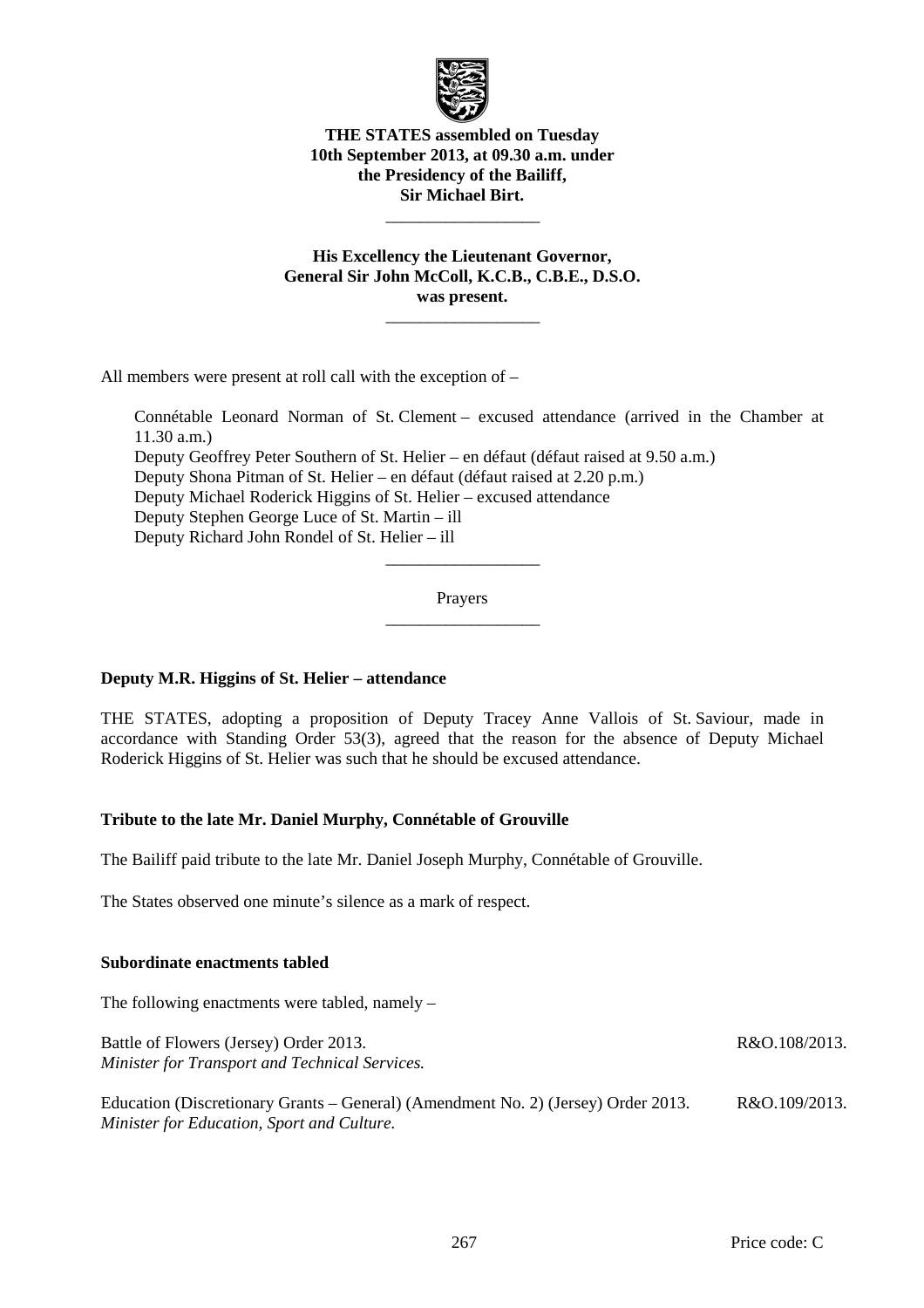| Education (Discretionary Grants – Amounts) (Amendment No. 5) (Jersey) Order<br>2013.<br>Minister for Education, Sport and Culture.                 | R&O.110/2013. |
|----------------------------------------------------------------------------------------------------------------------------------------------------|---------------|
| Gorey Fête (Jersey) Order 2013.<br>Minister for Transport and Technical Services.                                                                  | R&O.111/2013. |
| Control of Housing and Work (Exemptions) (Amendment) (Jersey) Order 2013.<br>Chief Minister.                                                       | R&O.112/2013. |
| Community Provisions (Restrictive Measures - North Korea) (Amendment No. 2)<br>(Jersey) Order 2013.<br>Chief Minister.                             | R&O.113/2013. |
| Community Provisions (Restrictive Measures - Syria) (Jersey) Order 2013.<br>Chief Minister.                                                        | R&O.114/2013. |
| Money Laundering (Amendment No. 5) (Jersey) Order 2013.<br>Chief Minister.                                                                         | R&O.115/2013. |
| Road Racing (Festival of Speed) (Jersey) Order 2013.<br>Minister for Transport and Technical Services.                                             | R&O.116/2013. |
| Jersey International Air Display (Jersey) Order 2013.<br>Minister for Transport and Technical Services.                                            | R&O.117/2013. |
| Advocates (Specified Examinations and Assessments) Rules 2013.<br>Superior Number of the Royal Court.                                              | R&O.118/2013. |
| Health Insurance (Pharmaceutical Benefit) (General Provisions) (No. 2) (Amendment<br>No. 11) (Jersey) Order 2013.<br>Minister for Social Security. | R&O.119/2013. |
| Residential Tenancy (Supply of Services) (Jersey) Order 2013.<br>Minister for Housing.                                                             | R&O.120/2013. |
| Employment (Redundancy – Maximum Weekly Amount) (Amendment) (Jersey)<br>Order 2013.<br>Minister for Social Security.                               | R&O.121/2013. |
| Taxation (Double Taxation) (Date in Force (Guernsey, Hong Kong and Isle of Man))<br>(Jersey) Order 2013.<br>Chief Minister.                        | R&O.122/2013. |
| Taxation (Exchange of Information with Third Countries) (Specified Date (Japan and<br>Turkey)) (Jersey) Order 2013.<br>Chief Minister.             | R&O.123/2013. |
| Teachers' Superannuation (Commutation of Small Pensions – Amendments) (Jersey)<br>Order 2013.<br>Chief Minister.                                   | R&O.124/2013. |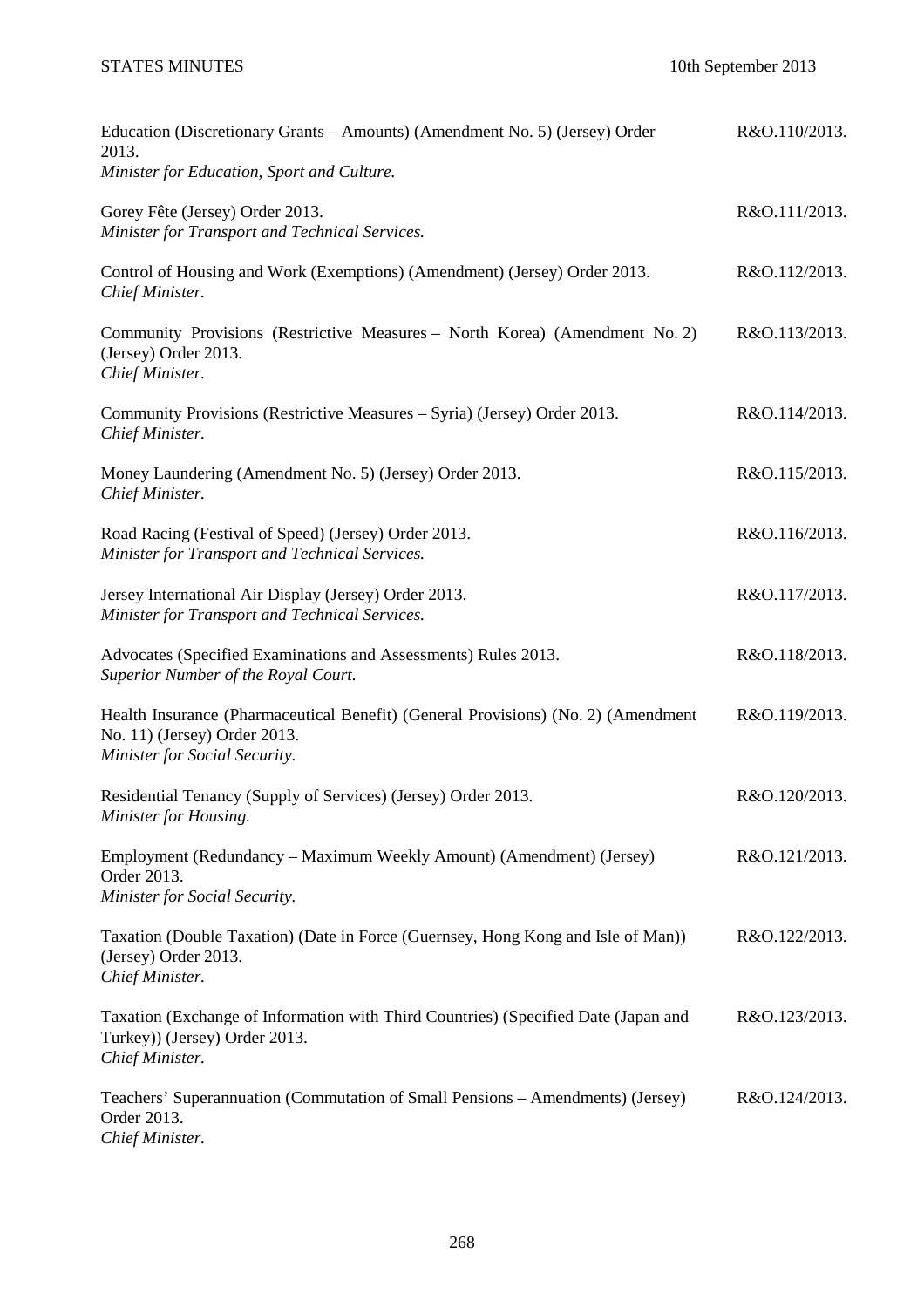# STATES MINUTES 10th September 2013

# **Documents presented or laid**

| Public Elections: Single Transferable Voting System (STV) and an Alternative Voting<br>System $(AV)$ $(P.86/2013)$ – comments.<br>Presented: 4th September 2013.<br>Comité des Connétables.                                                                                                                                                                                                                                                                                                                                 | P.86/2013.<br>Com.                             |
|-----------------------------------------------------------------------------------------------------------------------------------------------------------------------------------------------------------------------------------------------------------------------------------------------------------------------------------------------------------------------------------------------------------------------------------------------------------------------------------------------------------------------------|------------------------------------------------|
| Organ Donors' Register (P.89/2013): comments.<br>Presented: 9th September 2013.<br>Minister for Health and Social Services.                                                                                                                                                                                                                                                                                                                                                                                                 | P.89/2013.<br>Com.                             |
| Composition and election of the States Assembly: reform – proposals 1, 2 and 3<br>$(P.93/2013, P.94/2013$ and $P.98/2013$ ) – comments.<br>Presented: 10th September 2013.<br>Privileges and Procedures Committee.                                                                                                                                                                                                                                                                                                          | P.93/2013.<br>P.94/2013.<br>P.98/2013.<br>Com. |
| Jersey Competition Regulatory Authority: Annual Report 2012.<br>Presented: 22nd July 2013.<br>Minister for Economic Development.                                                                                                                                                                                                                                                                                                                                                                                            | R.90/2013.                                     |
| States of Jersey Law 2005: delegation of functions - Treasury and Resources -<br>signing of contracts for the Starter Homes Deposit Loan Scheme.<br>Presented: 23rd July 2013.<br>Minister for Treasury and Resources.                                                                                                                                                                                                                                                                                                      | R.91/2013.                                     |
| Land Transactions under Standing Order 168(3) –<br>(a) Field 442A, St. Catherine - sale;<br>(b) Les Quennevais Park and Le Clos des Sables - tarmacadam areas and grassed<br>areas in public ownership;<br>(c) F.B. Cottage, La Grande Route de St. Clement – lease;<br>(d) Les Creux Country Park, La Moye, St. Brelade – sub-lease of Field 195 to<br>Les Creux Allotment Association Ltd.;<br>(e) No. 46 Rouge Bouillon – Garage, Store and Yard – lease renewal to the sitting<br>tenant.<br>Presented: 23rd July 2013. | R.92/2013.                                     |
| Minister for Treasury and Resources.<br>States of Jersey Complaints Board: findings - complaint against a decision of the<br>Minister for Transport and Technical Services (R.67/2013) – response of the Minister.<br>Presented: 2nd August 2013.<br>Privileges and Procedures Committee.                                                                                                                                                                                                                                   | R.93/2013.                                     |
| States of Jersey Law 2005: delegation of functions – Economic Development –<br>revised delegations August 2013.<br>Presented: 2nd August 2013.<br>Minister for Economic Development.                                                                                                                                                                                                                                                                                                                                        | R.94/2013.                                     |
| Cancer in Jersey: report of the Public Health England Knowledge and Intelligence<br>Team (South West), for the Jersey Medical Officer of Health.<br>Presented: 2nd August 2013.<br>Minister for Health and Social Services.                                                                                                                                                                                                                                                                                                 | R.95/2013.                                     |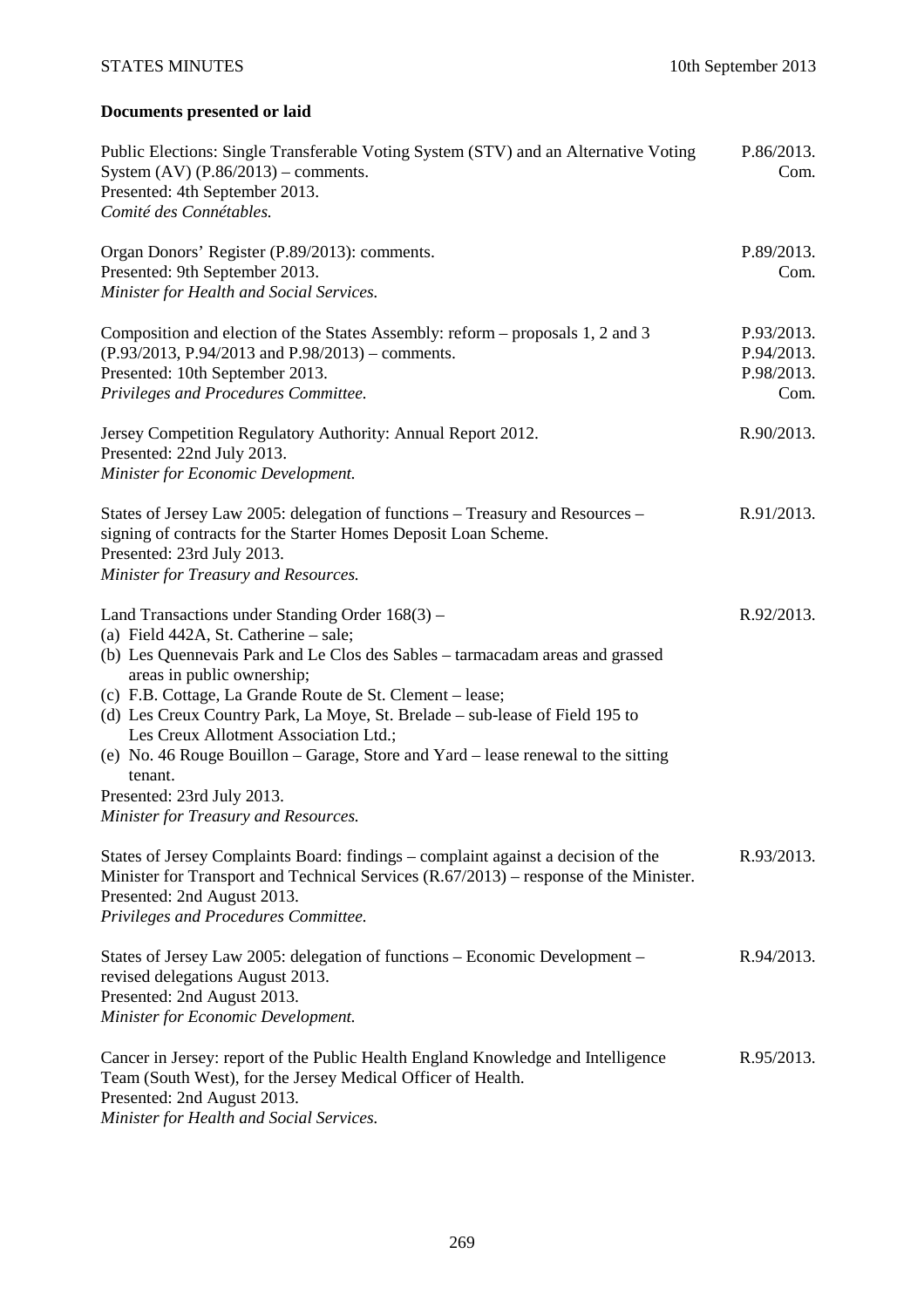| Jersey Safety Council: Report and Audited Financial Statements for the year ended<br>31st December 2012.<br>Presented: 5th August 2013.<br>Minister for Social Security.                                                                                        | R.96/2013.  |
|-----------------------------------------------------------------------------------------------------------------------------------------------------------------------------------------------------------------------------------------------------------------|-------------|
| International Conventions and Agreements: progress report for period 1st July 2011 to<br>30th June 2013.<br>Presented: 6th August 2013.<br>Chief Minister.                                                                                                      | R.97/2013.  |
| Employment Law Codes of Practice: Employment Forum's Recommendation and<br>Minister's response.<br>Presented: 6th August 2013.<br>Minister for Social Security.                                                                                                 | R.98/2013.  |
| Jersey Overseas Aid Commission: Annual Report for 2012.<br>Presented: 7th August 2013.<br>Jersey Overseas Aid Commission.                                                                                                                                       | R.99/2013.  |
| Land Transactions under Standing Order $168(3)$ –<br>(a) JEC Sub-station No. 816 Bellozanne - lease;<br>(b) N18A, New North Quay – lease.<br>Presented: 13th August 2013.<br>Minister for Treasury and Resources.                                               | R.100/2013. |
| Youth Offending in Jersey: Report.<br>Presented: 22nd August 2013.<br>Minister for Home Affairs.                                                                                                                                                                | R.101/2013. |
| Remuneration Report for Employees Remunerated £70,000 and above in 2012.<br>Presented: 30th August 2013.<br><b>States Employment Board.</b>                                                                                                                     | R.102/2013. |
| Land Transactions under Standing Order 168(3) - Maisonette 175 Clos des Sables -<br>transfer of the Public's flying freehold ownership and cancellation of existing 99 year<br>lease.<br>Presented: 5th September 2013.<br>Minister for Treasury and Resources. | R.103/2013. |
| Jersey Competition Regulatory Authority: re-appointment of Non-Executive Director.<br>Presented: 6th September 2013.<br>Minister for Economic Development.                                                                                                      | R.104/2013. |
| Machinery of Government Review Sub-Committee: Final Report.<br>Presented: 9th September 2013.<br>Privileges and Procedures Committee.                                                                                                                           | R.105/2013. |
| Jersey Employment Tribunal: re-appointment of Side Member.<br>Presented: 10th September 2013.<br>Minister for Social Security.                                                                                                                                  | R.106/2013. |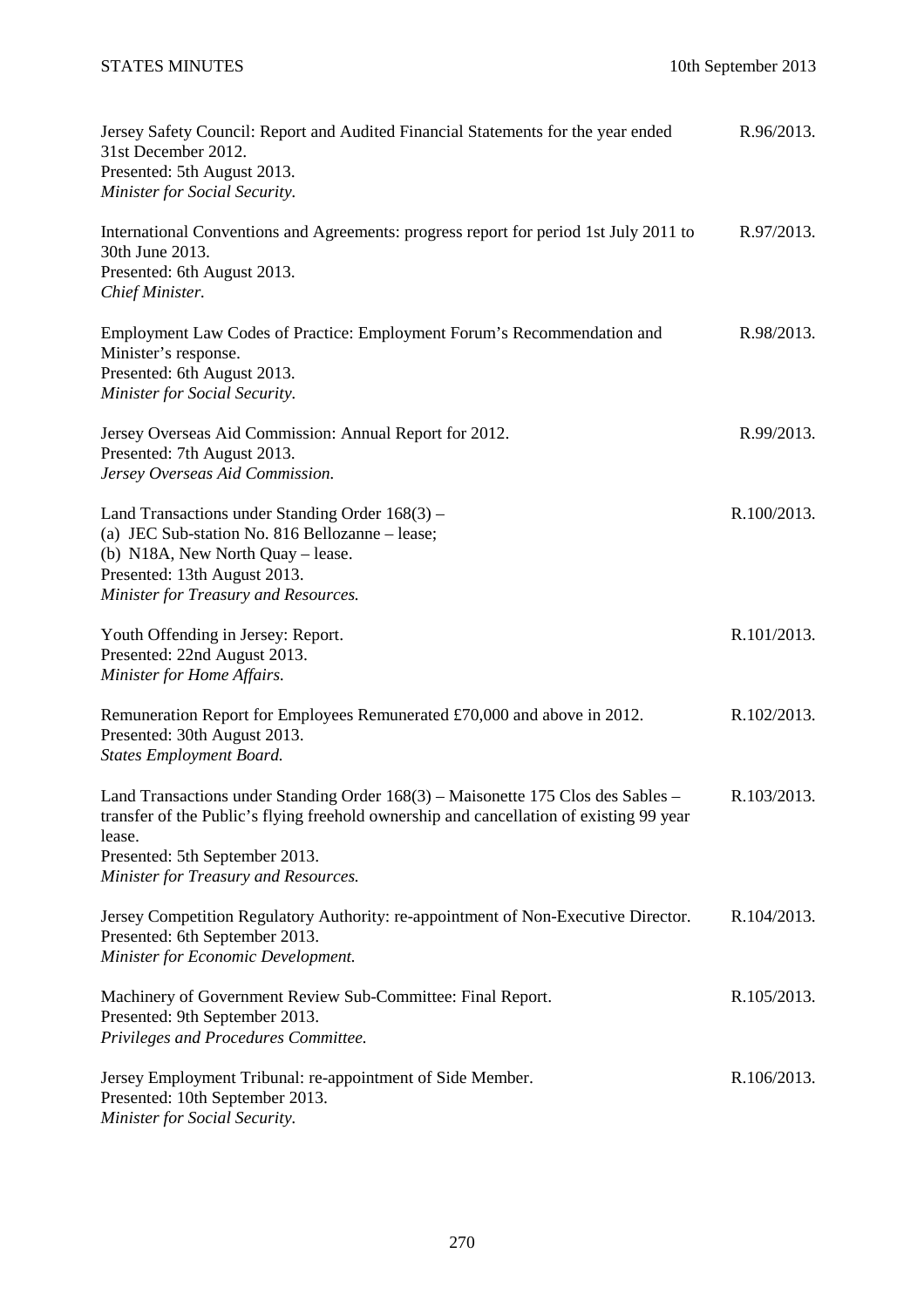| Land Transactions under Standing Order 168(3) -<br>(a) 1 La Petite Ruelle, La Grande Route de St. Laurent, St. Lawrence - acquisition of<br>new footway; | R.107/2013.              |
|----------------------------------------------------------------------------------------------------------------------------------------------------------|--------------------------|
| (b) 25 Oak Tree Gardens, St. Helier - sale.<br>Presented: 10th September 2013.                                                                           |                          |
| Minister for Treasury and Resources.                                                                                                                     |                          |
|                                                                                                                                                          |                          |
| Building a Safer Society: Annual Report 2012.                                                                                                            | R.108/2013.              |
| Presented: 10th September 2013.                                                                                                                          |                          |
| Minister for Home Affairs.                                                                                                                               |                          |
| Employment: Disciplinary and Grievance Procedures - Code of Practice - White<br>Paper – September 2013.<br>Presented: 10th September 2013.               | R.109/2013.              |
| Minister for Social Security.                                                                                                                            |                          |
|                                                                                                                                                          |                          |
| Review of the Draft Amendments to the Public Finances (Jersey) Law 2005.                                                                                 | S.R.10/2013.             |
| Presented: 28th August 2013.                                                                                                                             |                          |
| Corporate Services Scrutiny Panel.                                                                                                                       |                          |
|                                                                                                                                                          |                          |
| <b>Notification of lodged propositions</b>                                                                                                               |                          |
|                                                                                                                                                          | P.73/2013.               |
| Draft Public Finances (Amendment No. 4) (Jersey) Law 201- (P.73/2013):<br>amendment.                                                                     | Amd.                     |
| Lodged: 27th August 2013.                                                                                                                                |                          |
| Corporate Services Scrutiny Panel.                                                                                                                       |                          |
|                                                                                                                                                          |                          |
| Draft Public Finances (Amendment No. 4) (Jersey) Law 201- (P.73/2013): second                                                                            | P.73/2013.               |
| amendment.<br>Lodged: 27th August 2013.                                                                                                                  | Amd. $(2)$               |
| Minister for Treasury and Resources.                                                                                                                     |                          |
|                                                                                                                                                          |                          |
| Planning Appeals: revised system.                                                                                                                        | P.87/2013.               |
| Lodged: 22nd July 2013.                                                                                                                                  |                          |
| Minister for Planning and Environment.                                                                                                                   |                          |
| Planning Appeals: revised system (P.87/2013) – amendment.                                                                                                | P.87/2013.               |
| Lodged: 13th August 2013.                                                                                                                                | Amd.                     |
| Deputy J.H. Young of St. Brelade.                                                                                                                        |                          |
|                                                                                                                                                          |                          |
| Planning Appeals: revised system (P.87/2013) – second amendment.<br>Lodged: 27th August 2013.                                                            | P.87/2013.<br>Amd. $(2)$ |
| Deputy R.G. Le Hérissier of St. Saviour.                                                                                                                 |                          |
|                                                                                                                                                          |                          |
| Draft Taxation (Double Taxation) (Amendment No. 3) (Jersey) Regulations 201-.                                                                            | P.88/2013.               |
| Lodged: 22nd July 2013.                                                                                                                                  |                          |
| Chief Minister.                                                                                                                                          |                          |
| Organ Donors' Register.                                                                                                                                  | P.89/2013.               |
| Lodged: 24th July 2013.                                                                                                                                  |                          |
| Deputy R.G. Le Hérissier of St. Saviour.                                                                                                                 |                          |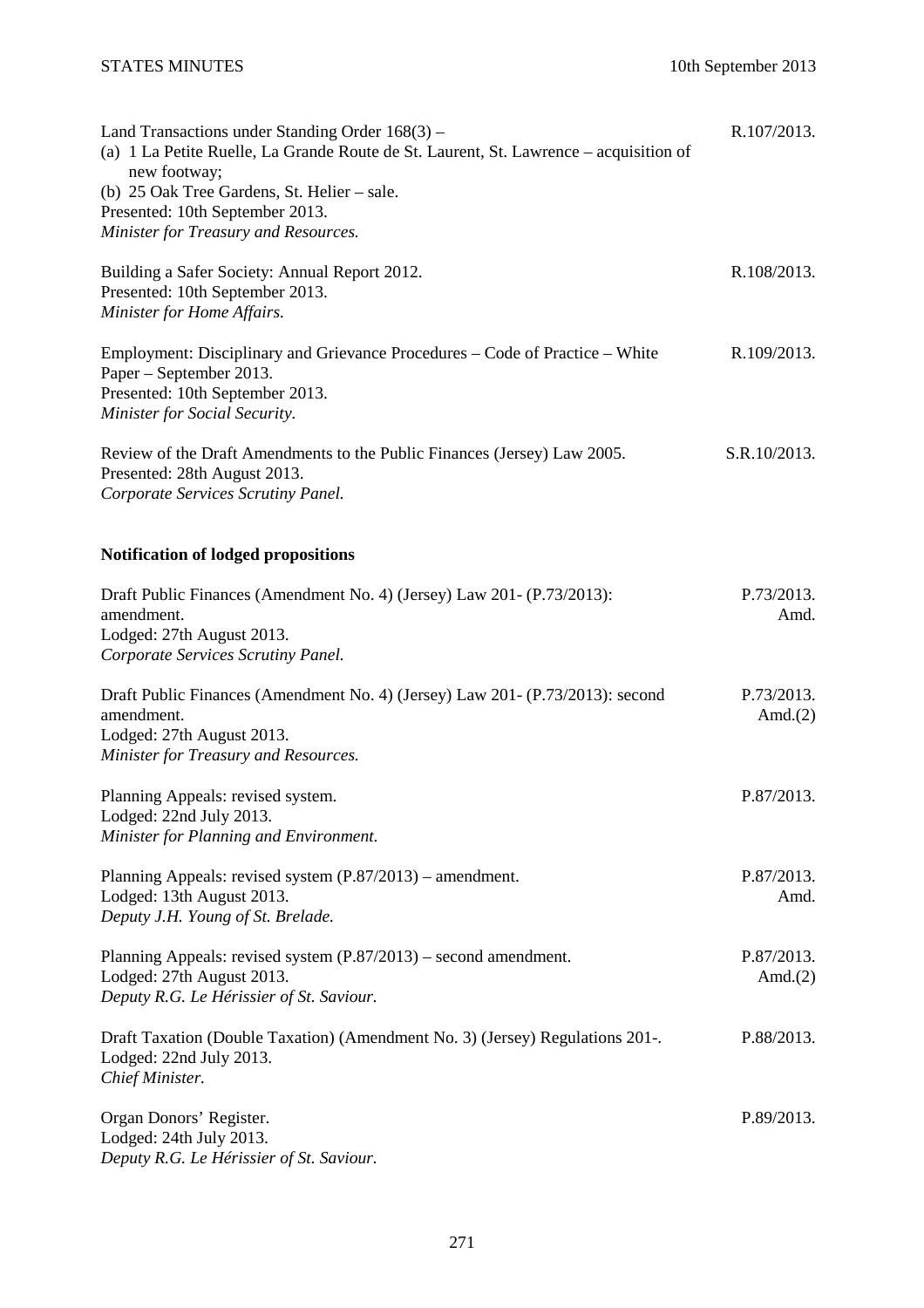| Sunstone Holdings Ltd. and De Lec Ltd. $-ex$ gratia payments to investors.<br>Lodged: 26th July 2013.<br>Senator A. Breckon.                                        | P.90/2013.               |
|---------------------------------------------------------------------------------------------------------------------------------------------------------------------|--------------------------|
| Public Sector Reform.<br>Lodged: 26th July 2013.<br>Deputy G.C.L. Baudains of St. Clement.                                                                          | P.91/2013.               |
| Justice policy and resources: responsibility.<br>Lodged: 31st July 2013.<br>Chief Minister.                                                                         | P.92/2013.               |
| Composition and election of the States Assembly: reform – proposal 1.<br>Lodged: 2nd August 2013.<br>Senator P.F.C. Ozouf.                                          | P.93/2013.               |
| Composition and election of the States Assembly: reform – proposal 1 (P.93/2013) –<br>amendment.<br>Lodged: 3rd September 2013.<br>Senator L.J. Farnham.            | P.93/2013.<br>Amd.       |
| Composition and election of the States Assembly: reform – proposal 2.<br>Lodged: 2nd August 2013.<br>Deputy T.M. Pitman of St. Helier.                              | P.94/2013.               |
| Composition and election of the States Assembly: reform – proposal 2 (P.94/2013) –<br>amendment.<br>Lodged: 3rd September 2013.<br>Senator L.J. Farnham.            | P.94/2013.<br>Amd.       |
| Draft Motor Vehicle Registration (Amendment No. 4) (Jersey) Law 201-.<br>Lodged: 9th August 2013.<br>Minister for Transport and Technical Services.                 | P.95/2013.               |
| Draft Security Interests (Amendment of Law) (No. 2) (Jersey) Regulations 201-.<br>Lodged: 15th August 2013.<br>Chief Minister.                                      | P.96/2013.<br>(re-issue) |
| Draft Sea Fisheries (Licensing of Fishing Boats) (Amendment No. 6) (Jersey)<br>Regulations 201-.<br>Lodged: 16th August 2013.<br>Minister for Economic Development. | P.97/2013.               |
| Composition and election of the States Assembly: reform – proposal 3.<br>Lodged: 19th August 2013.<br>Deputy G.P. Southern of St. Helier.                           | P.98/2013.               |
| Long-Term Care Scheme.<br>Lodged: 22nd August 2013.<br>Minister for Social Security.                                                                                | P.99/2013.               |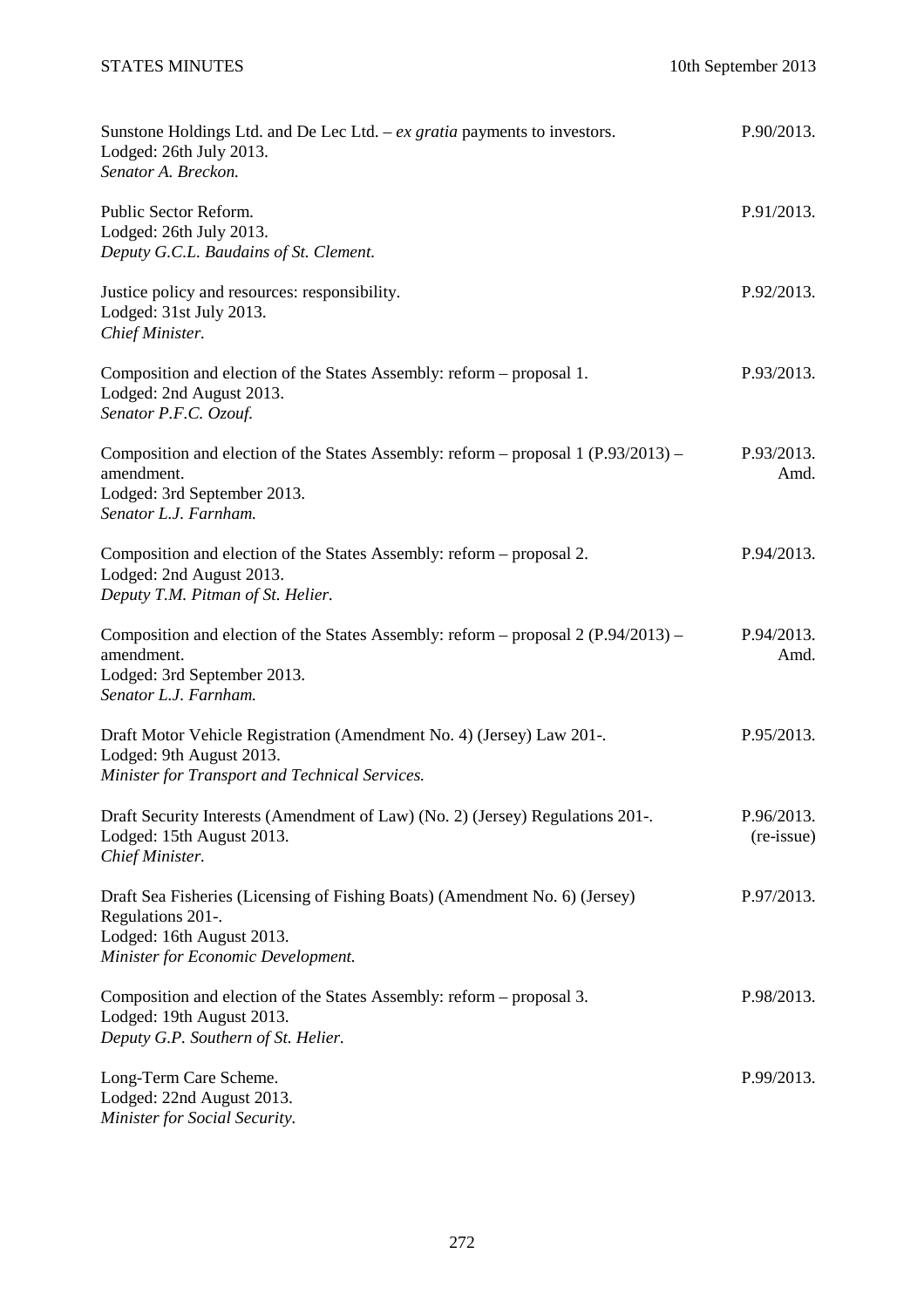| Zero-hours contracts: regulation.<br>Lodged: 27th August 2013.<br>Deputy G.P. Southern of St. Helier.                                                                                                | P.100/2013. |
|------------------------------------------------------------------------------------------------------------------------------------------------------------------------------------------------------|-------------|
| Draft Income Support (Miscellaneous Provisions) (Jersey) Regulations 201-.<br>Lodged: 27th August 2013.<br>Minister for Social Security.                                                             | P.101/2013. |
| Committee of Inquiry: planning applications by the Channel Islands Co-operative<br>Society Ltd.<br>Lodged: 28th August 2013.<br>Deputy R.G. Le Hérissier of St. Saviour.                             | P.102/2013. |
| Jersey Law Commission: appointment of Commissioner.<br>Lodged: 3rd September 2013.<br>Chief Minister.                                                                                                | P.103/2013. |
| The Law Society of Jersey Disciplinary Panel: appointment of lay members.<br>Lodged: 3rd September 2013.<br>Chief Minister.                                                                          | P.104/2013. |
| Draft Public Employees (Contributory Retirement Scheme) (Commutation of Small<br>Pensions) (Amendments) (Jersey) Regulations 201-.<br>Lodged: 6th September 2013.<br><b>States Employment Board.</b> | P.105/2013. |
| States of Jersey Complaints Panel: appointment of members.<br>Lodged: 9th September 2013.<br>Privileges and Procedures Committee.                                                                    | P.106/2013. |
| Commissioner for Standards: establishment.<br>Lodged: 9th September 2013.<br>Privileges and Procedures Committee.                                                                                    | P.107/2013. |
| Jersey Mutual Insurance Society Incorporated: alteration of fundamental rules -<br>petition.<br>Lodged: 10th September 2013.                                                                         | P.108/2013. |
| Deputy J.A.N. Le Fondré of St. Lawrence.<br>Law Officers' Department: revised disciplinary process.<br>Lodged: 10th September 2013.<br>Deputy R.G. Le Hérissier of St. Saviour.                      | P.109/2013. |

# **Withdrawal of lodged propositions**

THE STATES noted that, in accordance with Standing Order 34(1), the proposers of the following propositions lodged "au Greffe" had informed the Greffier of the States that they had been withdrawn –

Hospital Outpatients: re-introduction of prescriptions charges. Lodged: 4th June 2013. *Minister for Health and Social Services.*  P.72/2013.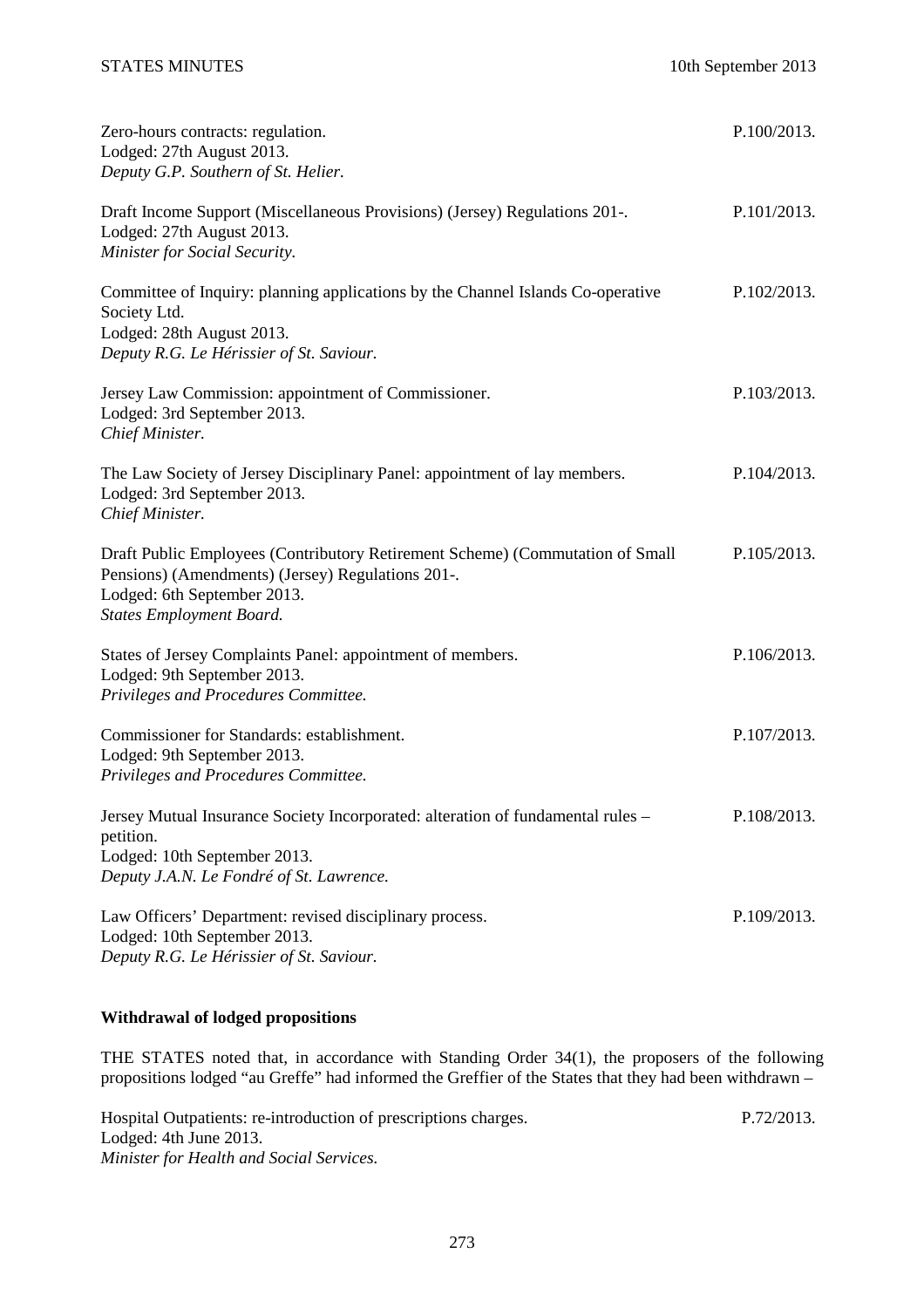Draft Taxation (Double Taxation) (Amendment No. 3) (Jersey) Regulations 201-. Lodged: 22nd July 2013. *Chief Minister.*  P.88/2013.

## **Appointment of Jersey Police Authority members**

Senator Sarah Craig Ferguson was nominated by the Deputy of St. Ouen. Deputy Judith Ann Martin of St. Helier was nominated by the Deputy of Grouville.

There being no other nominations, the Bailiff announced that Senator Sarah Craig Ferguson and Deputy Judith Ann Martin of St. Helier had been duly appointed as members of the Police Authority in accordance with Articles 5(1) and 5(6) of the States of Jersey Police Force Law 2012.

# **Jersey Mutual Insurance Society Incorporated: petition P.108/2013**

Deputy John Alexander Nicholas Le Fondré of St. Lawrence presented to the States a petition on behalf of the Jersey Mutual Insurance Society Incorporated (the "Society") that legal effect be given to the amendment and substitution of the Fundamental Rules of the Society as set out in the petition.

THE STATES received the petition and Deputy John Alexander Nicholas Le Fondré of St. Lawrence lodged "au Greffe" a proposition to the effect that the prayer of the petition be granted.

THE STATES referred the petition to the Chief Minister.

### **Written Questions**

*(see Official Report/Hansard)* 

The Chief Minister tabled an answer to a question asked by Senator S.C. Ferguson regarding legislation associated with the agreement of Protocol 3 of the Treaty of Accession to the European Economic Community.

The Minister for Treasury and Resources tabled an answer to a question asked by Senator S.C. Ferguson regarding JT's compliance with the conditions of the loan to fund the Gigabit Jersey fibre network.

The Minister for Health and Social Services tabled an answer to a question asked by the Connétable of St. John regarding the testing of the water supplies of households not on mains water.

The Minister for Planning and Environment tabled an answer to a question asked by the Connétable of St. John regarding the total cost associated with the listing of property on the various Registers for Buildings and Sites of Importance.

The Minister for Health and Social Services tabled an answer to a question asked by the Connétable of St. John regarding the prescribing of the drug Arbiraterone to patients over the past 24 months.

The Minister for Treasury and Resources tabled an answer to a question asked by Deputy G.C.L. Baudains of St. Clement regarding the installation of a new land cable by the JEC.

The Minister for Planning and Environment tabled an answer to a question asked by Deputy G.C.L. Baudains of St. Clement regarding the prevalence of Ragwort in the Island.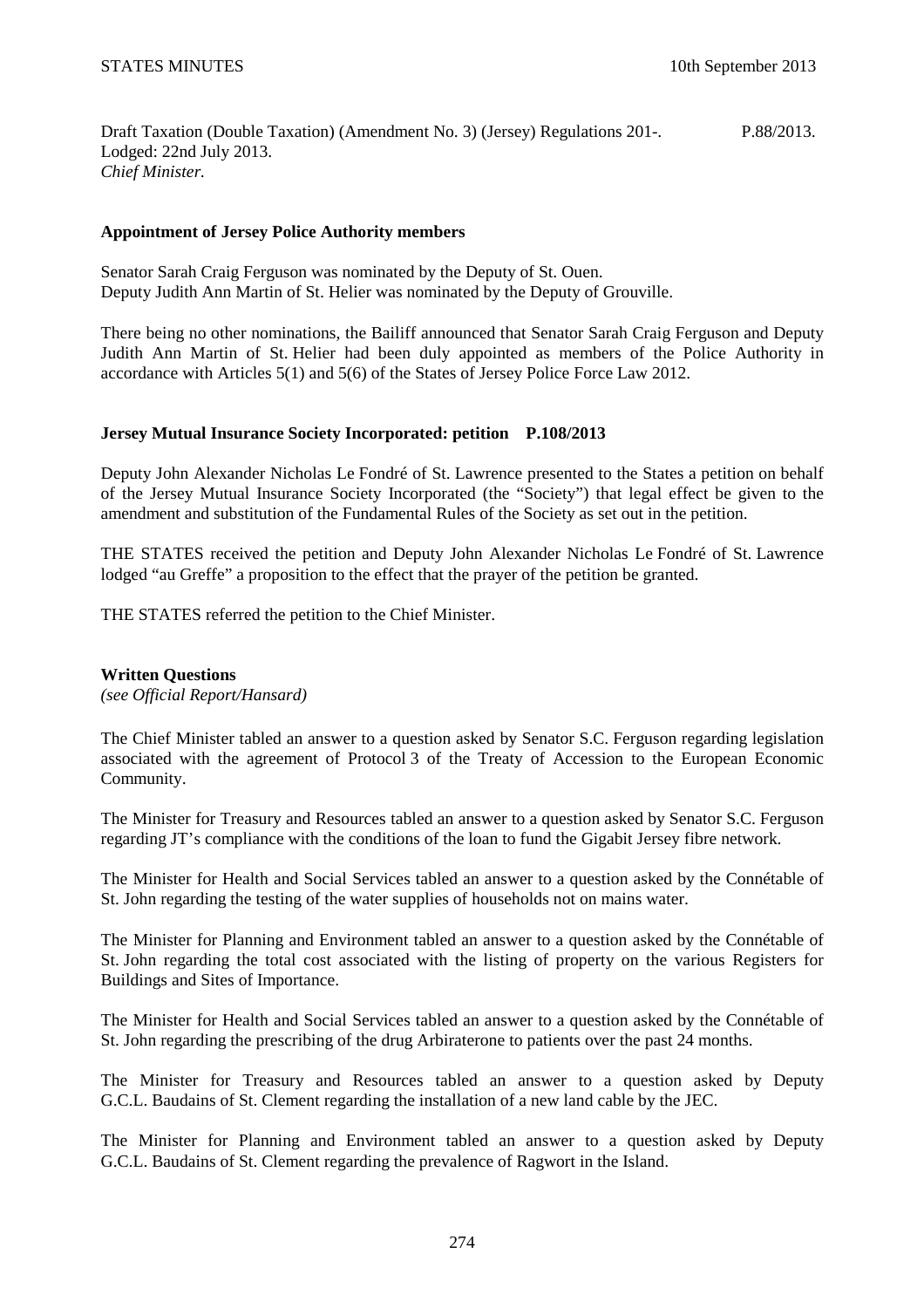The Minister for Transport and Technical Services tabled an answer to a question asked by Deputy G.C.L. Baudains of St. Clement regarding traffic disruptions caused by roadworks in recent months.

The Minister for Housing tabled an answer to a question asked by Deputy G.C.L. Baudains of St. Clement regarding the impact of the reinstatement of the No. 18 bus route on the redevelopment of Le Marais Estate.

The Minister for Transport and Technical Services tabled an answer to a question asked by Deputy G.C.L. Baudains of St. Clement regarding changes to the traffic circulation off La Route du Fort into St. Clement's Road.

The Minister for Health and Social Services tabled an answer to a question asked by the Connétable of St. John regarding cosmetic surgery procedures conducted at the hospital in the past 10 years.

The Minister for Home Affairs tabled an answer to a question asked by Deputy M.R. Higgins of St. Helier regarding the current policy applied by the Immigration Department in respect of applications for indefinite leave to remain in the Island.

The Minister for Home Affairs tabled an answer to a question asked by Deputy M.R. Higgins of St. Helier regarding the policy for investigating complaints against police officers.

The Minister for Home Affairs tabled an answer to a question asked by Deputy M.R. Higgins of St. Helier regarding the responsibility for the instigation of 'Operation Invicta'.

The Minister for Home Affairs tabled an answer to a question asked by Deputy M.R. Higgins of St. Helier regarding complaints from former police officers against the Chief and Deputy Chief Officer of the States of Jersey Police.

The Chief Minister tabled an answer to a question asked by Deputy M.R. Higgins of St. Helier regarding pension rights and contributions options available to members of the Public Employees Contributory Pension Retirement Scheme.

H.M. Attorney General tabled an answer to a question asked by Deputy T.M. Pitman of St. Helier regarding the monitoring of standards of honesty, integrity and behaviour amongst Jurats.

The Chief Minister tabled an answer to a question asked by Deputy T.M. Pitman of St. Helier regarding delays in the start of the independent inquiry into Historic Child Abuse.

The Minister for Social Security tabled an answer to a question asked by Deputy T.M. Pitman of St. Helier regarding policy proposals relating to members of the public leaving employment 'without good reason'.

The Minister for Treasury and Resources tabled an answer to a question asked by Senator S.C. Ferguson regarding the planned funding stream for the Esplanade development.

The Minister for Health and Social Services tabled an answer to a question asked by Senator S.C. Ferguson regarding the number of temporary consultants employed on individual and block contracts to modernise, reform and update the health service.

The Chief Minister tabled an answer to a question asked by Deputy G.P. Southern of St. Helier regarding a definition of 'aggressive' tax avoidance.

The Minister for Social Security tabled an answer to a question asked by Deputy G.P. Southern of St. Helier regarding the net immigration underpinning proposals for long-term care.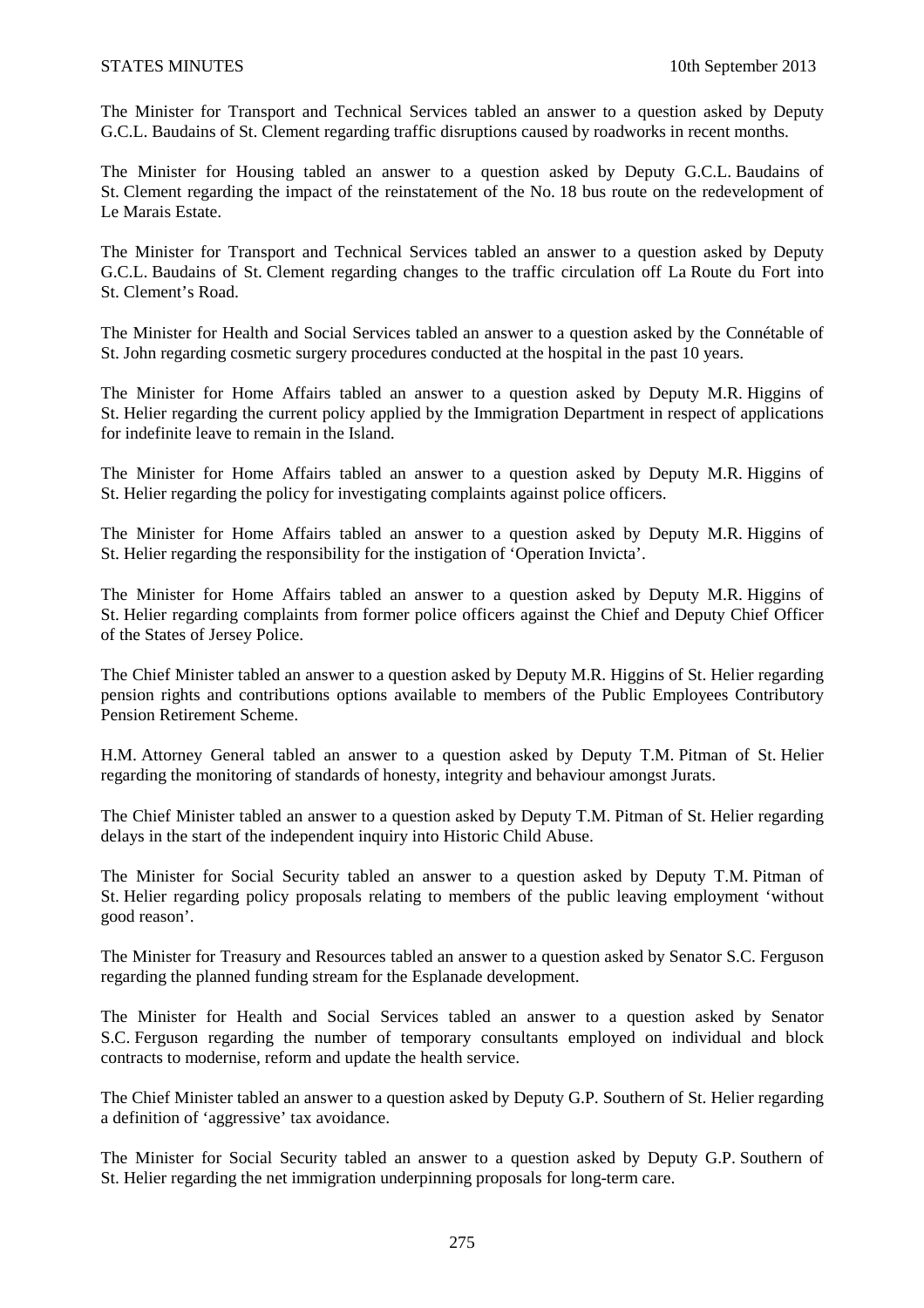The Chief Minister tabled an answer to a question asked by Deputy G.P. Southern of St. Helier regarding the progress of the Transfer of Undertakings (Protection of Employment) Regulations.

### **Oral Questions**

*(see Official Report/Hansard)* 

Deputy T.M. Pitman of St. Helier asked a question of the Minister for Education, Sport and Culture regarding the prank discharge of a starting pistol in a school gym.

Deputy R.G. Le Hérissier of St. Saviour asked a question of the Minister for Home Affairs regarding a possible conflict of interest of the newly appointed Chairman of the Police Authority.

Deputy J.A. Hilton of St. Helier asked a question of the Minister for Planning and Environment regarding discussions with the Channel Islands Co-operative Society regarding the planning application for Pitt Street/Dumaresq Street.

Deputy M. Tadier of St. Brelade asked a question of the Minister for Treasury and Resources regarding Tax Information Exchange Agreement requests from the French tax authorities.

Deputy G.P. Southern of St. Helier asked a question of the Minister for Social Security regarding the number of Household Medical Accounts in the Income Support system.

The Connétable of St. Helier asked a question of the Chairman of the Privileges and Procedures Committee regarding a review of the Carswell Report recommendations.

Deputy G.C.L. Baudains of St. Clement asked a question of the Minister for Transport and Technical Services regarding works undertaken at Snow Hill car park.

Deputy J.H. Young of St. Brelade asked a question of the Minister for Planning and Environment regarding delays in signing a Planning Obligation agreement associated with the development at Plémont Holiday Village.

The Connétable of St. John asked a question of the Minister for Health and Social Services regarding the prescribing of the drug Cabazitaxel in recent months.

Deputy J.H. Young of St. Brelade asked a question of the Minister for Housing regarding the local need for sheltered housing.

Deputy J.A. Hilton of St. Helier asked a question of the Minister for Health and Social Services regarding the continuing use of the Liverpool Care Pathway.

Deputy T.M. Pitman of St. Helier asked a question of the Chief Minister regarding the intervention of the U.K. Justice Minister in Jersey's placement on the French tax 'black list'.

The Connétable of St. Helier asked a question of the Minister for Treasury and Resources regarding the distribution of the 2013 telephone directory by JT.

Deputy G.P. Southern of St. Helier asked a question of the Minister for Social Security regarding statutory maternity leave provisions.

Deputy G.C.L. Baudains of St. Clement asked a question of the Minister for Transport and Technical Services regarding the resurfacing of Rue à Don.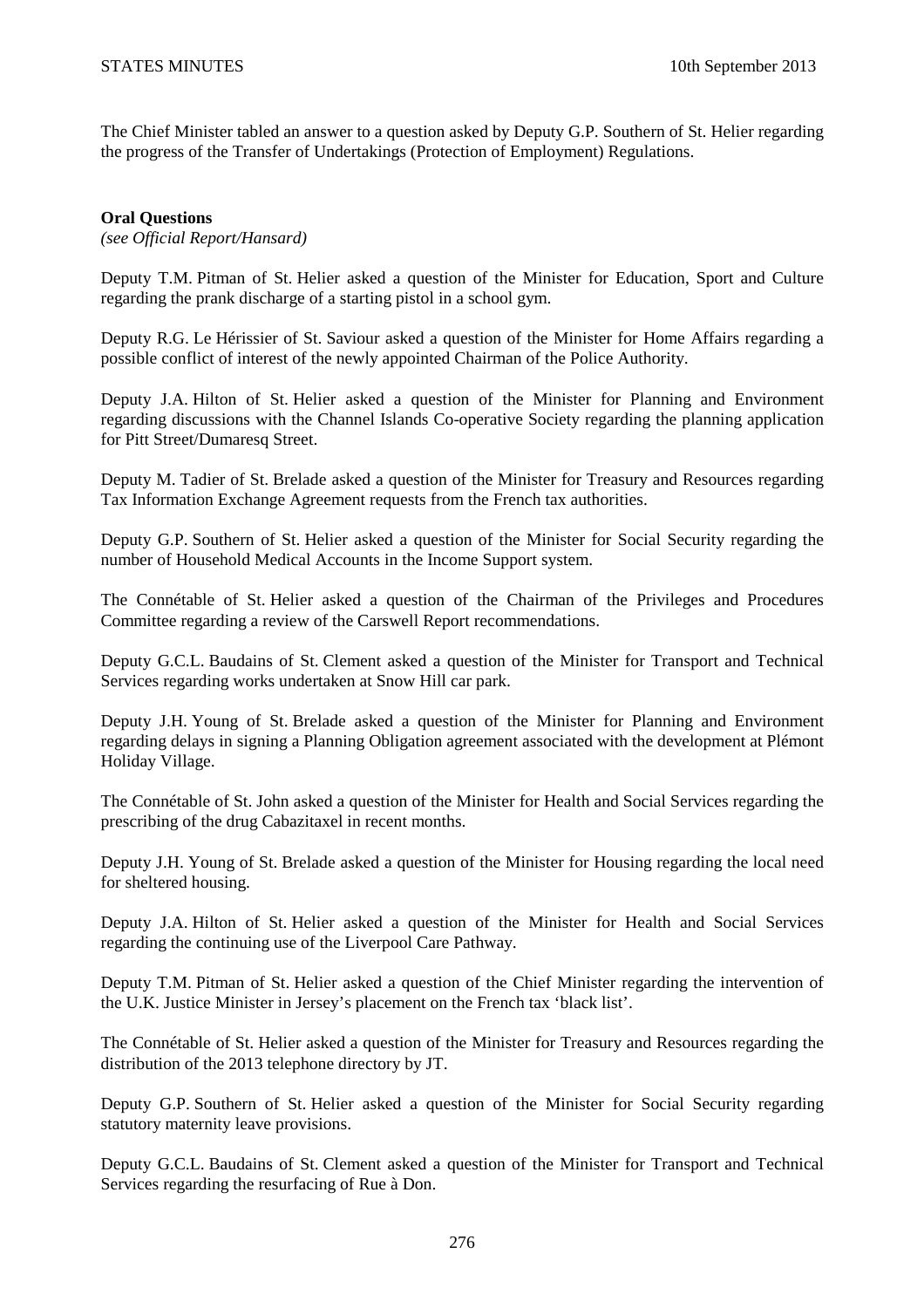Deputy M. Tadier of St. Brelade asked a question of the Minister for Education, Sport and Culture regarding sites for a possible rebuild of Les Quennevais School.

### **Oral Questions without notice**

*(see Official Report/Hansard)* 

The Minister for Social Security answered questions without notice from members.

The Chief Minister answered questions without notice from members**.** 

### **Arrangement of public business for the present meeting**

THE STATES, having been given notice in accordance with Standing Order 32, adopted a proposition of the Minister for Planning and Environment that his proposition entitled 'Planning Appeals: revised system' (P.87/2013) be debated at the present meeting.

Members present voted as follows –

### **POUR: 35 CONTRE: 5 ABSTAIN: 0**

Senator P.F. Routier Senator P.M. Bailhache Senator P.F.C. Ozouf Connétable of St. John Senator A. Breckon Deputy G.P. Southern (H) Senator S.C. Ferguson Deputy J.A. Hilton (H) Senator A.J.H. Maclean Deputy J.M. Macon (S) Senator B.I. Le Marquand Senator F. du H. Le Gresley Senator I.J. Gorst Senator L.J. Farnham Connétable of Trinity Connétable of St. Clement Connétable of St. Peter Connétable of St. Lawrence Connétable of St. Mary Connétable of St. Ouen Connétable of St. Brelade Connétable of St. Martin Connétable of St. Saviour Deputy R.C. Duhamel (S) Deputy R.G. Le Hérissier (S) Deputy J.A. Martin (H) Deputy of St. Ouen Deputy of Trinity Deputy S.S.P.A. Power (B) Deputy K.C. Lewis (S) Deputy T.M. Pitman (H) Deputy T.A. Vallois (S) Deputy A.K.F. Green (H) Deputy G.C.L. Baudains (C) Deputy J.P.G. Baker (H) Deputy J.H. Young (B)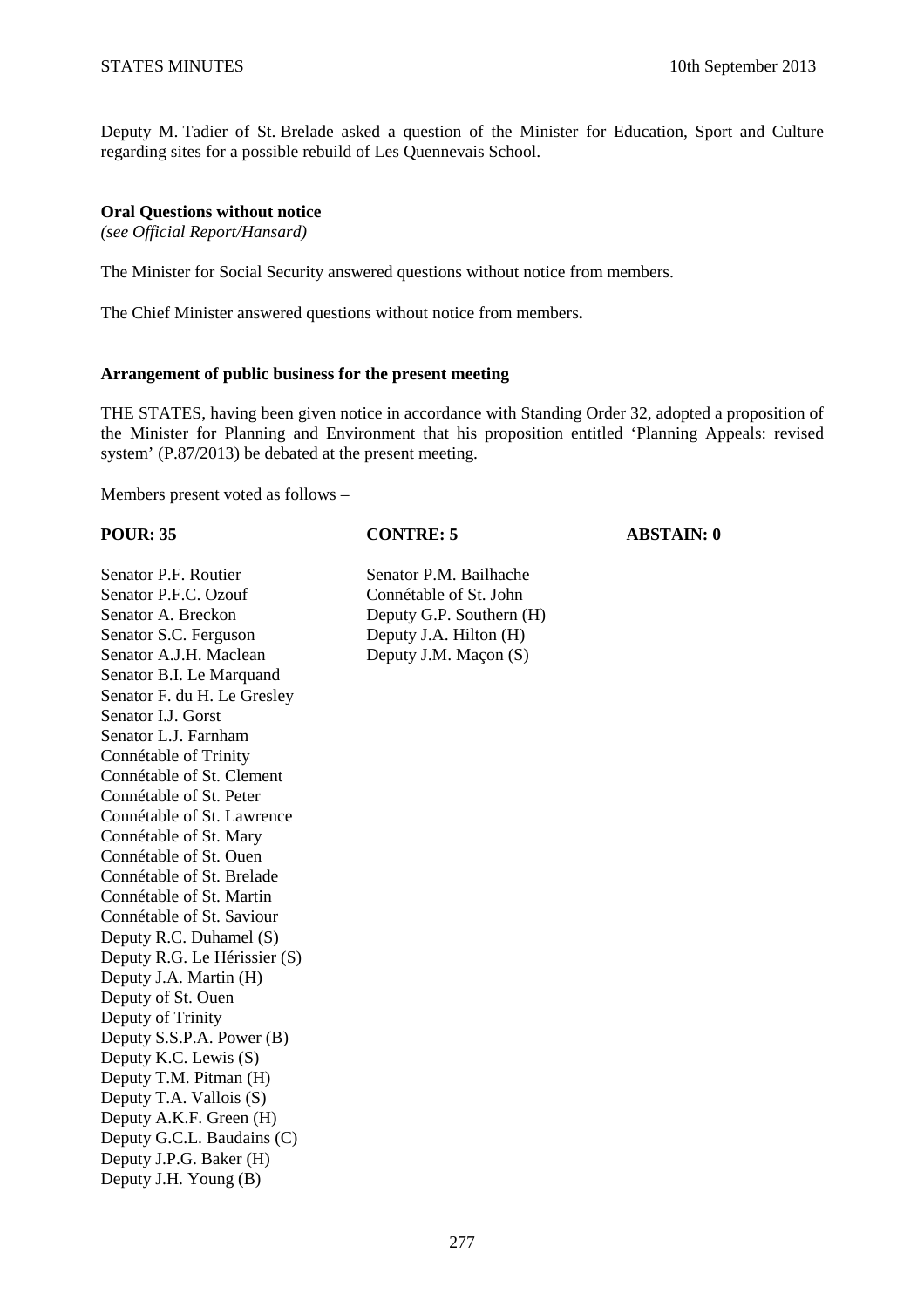Deputy S.J. Pinel (C) Deputy of St. Mary Deputy R.G. Bryans (H) Deputy of St. Peter

THE STATES, having been given notice in accordance with Standing Order 32, adopted a proposition of Deputy Roy George Le Hérissier of St. Saviour that his proposition entitled 'Organ Donors' Register' (P.89/2013) should be debated at the present meeting.

Members present voted as follows –

**POUR: 36 CONTRE: 3 ABSTAIN: 0** 

Senator P.F. Routier Senator P.M. Bailhache Senator P.F.C. Ozouf Connétable of St. John Senator A. Breckon Deputy R.C. Duhamel (S) Senator S.C. Ferguson Senator A.J.H. Maclean Senator B.I. Le Marquand Senator F. du H. Le Gresley Senator I.J. Gorst Senator L.J. Farnham Connétable of Trinity Connétable of St. Clement Connétable of St. Peter Connétable of St. Lawrence Connétable of St. Mary Connétable of St. Ouen Connétable of St. Brelade Connétable of St. Martin Connétable of St. Saviour Deputy R.G. Le Hérissier (S) Deputy J.A. Martin (H) Deputy of St. Ouen Deputy J.A. Hilton (H) Deputy of Trinity Deputy S.S.P.A. Power (B) Deputy K.C. Lewis (S) Deputy T.M. Pitman (H) Deputy T.A. Vallois (S) Deputy A.K.F. Green (H) Deputy J.M. Maçon (S) Deputy G.C.L. Baudains (C) Deputy J.P.G. Baker (H) Deputy J.H. Young (B) Deputy S.J. Pinel (C) Deputy of St. Mary Deputy R.G. Bryans (H) Deputy of St. Peter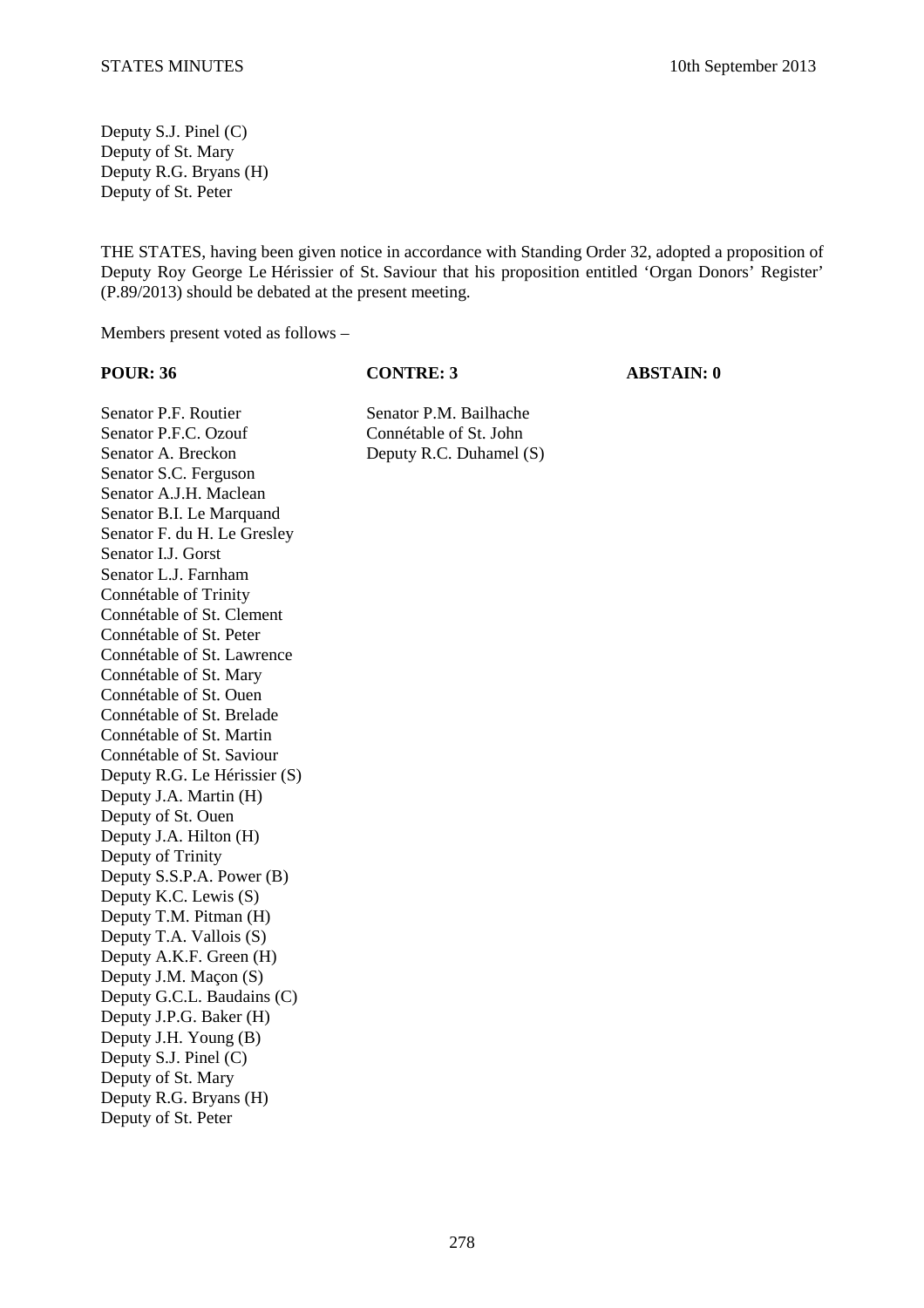## **Draft States of Jersey (Minister for External Relations) (Jersey) Regulations 201- P.67/2013**

THE STATES commenced consideration of the Draft States of Jersey (Minister for External Relations) (Jersey) Regulations 201- and adopted the principles.

Members present voted as follows –

### **POUR: 35 CONTRE: 10 ABSTAIN: 1**

Senator P.F. Routier Senator S.C. Ferguson Deputy of Grouville

Senator P.F.C. Ozouf Deputy R.G. Le Hérissier (S) Senator A. Breckon Deputy J.A. Martin (H) Senator B.I. Le Marquand Deputy G.P. Southern (H) Senator F. du H. Le Gresley Deputy of St. Ouen Senator I.J. Gorst Deputy S. Pitman (H) Senator L.J. Farnham Deputy M. Tadier (B) Senator P.M. Bailhache Deputy T.M. Pitman (H) Connétable of St. Helier Deputy J.M. Macon (S) Connétable of Trinity Deputy G.C.L. Baudains (C) Connétable of St. Clement Connétable of St. Peter Connétable of St. Lawrence Connétable of St. Mary Connétable of St. John Connétable of St. Ouen Connétable of St. Brelade Connétable of St. Martin Connétable of St. Saviour Deputy R.C. Duhamel (S) Deputy J.A. Hilton (H) Deputy J.A.N. Le Fondré (L) Deputy of Trinity Deputy S.S.P.A. Power (B) Deputy K.C. Lewis (S) Deputy E.J. Noel (L) Deputy T.A. Vallois (S) Deputy A.K.F. Green (H) Deputy of St. John Deputy J.P.G. Baker (H) Deputy J.H. Young (B) Deputy S.J. Pinel (C) Deputy of St. Mary Deputy R.G. Bryans (H) Deputy of St. Peter

THE STATES, having been informed that the relevant scrutiny panel had indicated that it did not wish to scrutinise the draft legislation, adopted Regulations 1 to 22.

Members present voted as follows –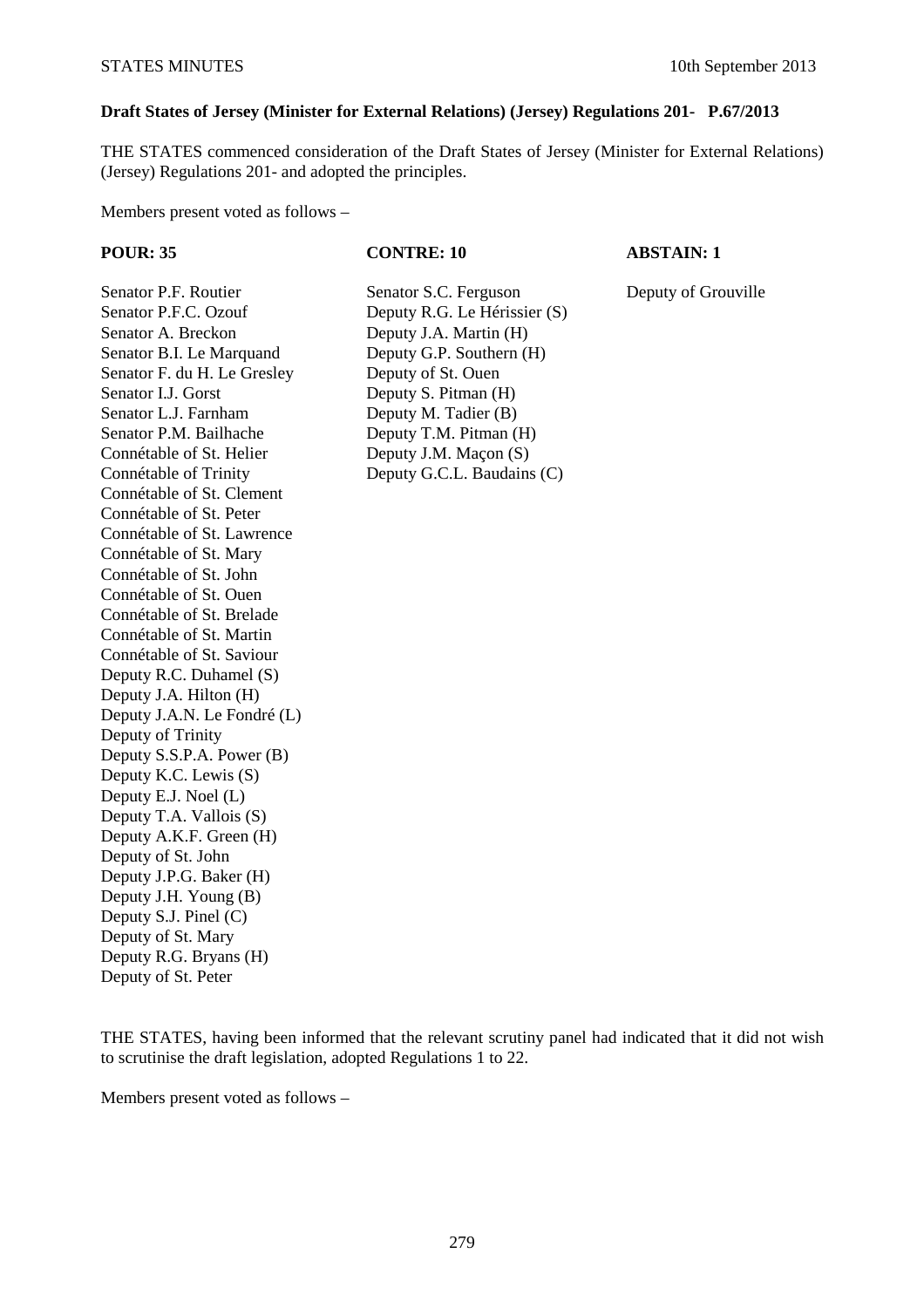Senator P.F. Routier Senator S.C. Ferguson Senator P.F.C. Ozouf Deputy J.A. Martin (H) Senator B.I. Le Marquand Deputy of St. Ouen Senator F. du H. Le Gresley Deputy S. Pitman (H) Senator I.J. Gorst Deputy T.M. Pitman (H) Senator L.J. Farnham Deputy J.M. Maçon (S) Senator P.M. Bailhache Deputy G.C.L. Baudains (C) Connétable of St. Helier Connétable of Trinity Connétable of St. Clement Connétable of St. Peter Connétable of St. Lawrence Connétable of St. Mary Connétable of St. John Connétable of St. Ouen Connétable of St. Brelade Connétable of St. Martin Connétable of St. Saviour Deputy R.C. Duhamel (S) Deputy R.G. Le Hérissier (S) Deputy of Grouville Deputy J.A. Hilton (H) Deputy J.A.N. Le Fondré (L) Deputy of Trinity Deputy S.S.P.A. Power (B) Deputy K.C. Lewis (S) Deputy M. Tadier (B) Deputy E.J. Noel (L) Deputy T.A. Vallois (S) Deputy A.K.F. Green (H) Deputy of St. John Deputy J.P.G. Baker (H) Deputy J.H. Young (B) Deputy S.J. Pinel (C) Deputy of St. Mary Deputy R.G. Bryans (H) Deputy of St. Peter

### **POUR: 37 CONTRE: 7 ABSTAIN: 0**

THE STATES, in pursuance of in pursuance of Article 29(2) and (3) of the States of Jersey Law 2005, made Regulations entitled the States of Jersey (Minister for External Relations) (Jersey) Regulations 2013.

### **Draft Loi (201-) (Amendement) sur la Voirie P.70/2013**

THE STATES commenced consideration of the Draft Loi (201-) (Amendement) sur la Voirie and adopted the principles.

THE STATES, having been informed that the relevant scrutiny panel had indicated that it did not wish to scrutinise the draft legislation, adopted Articles 1 to 13.